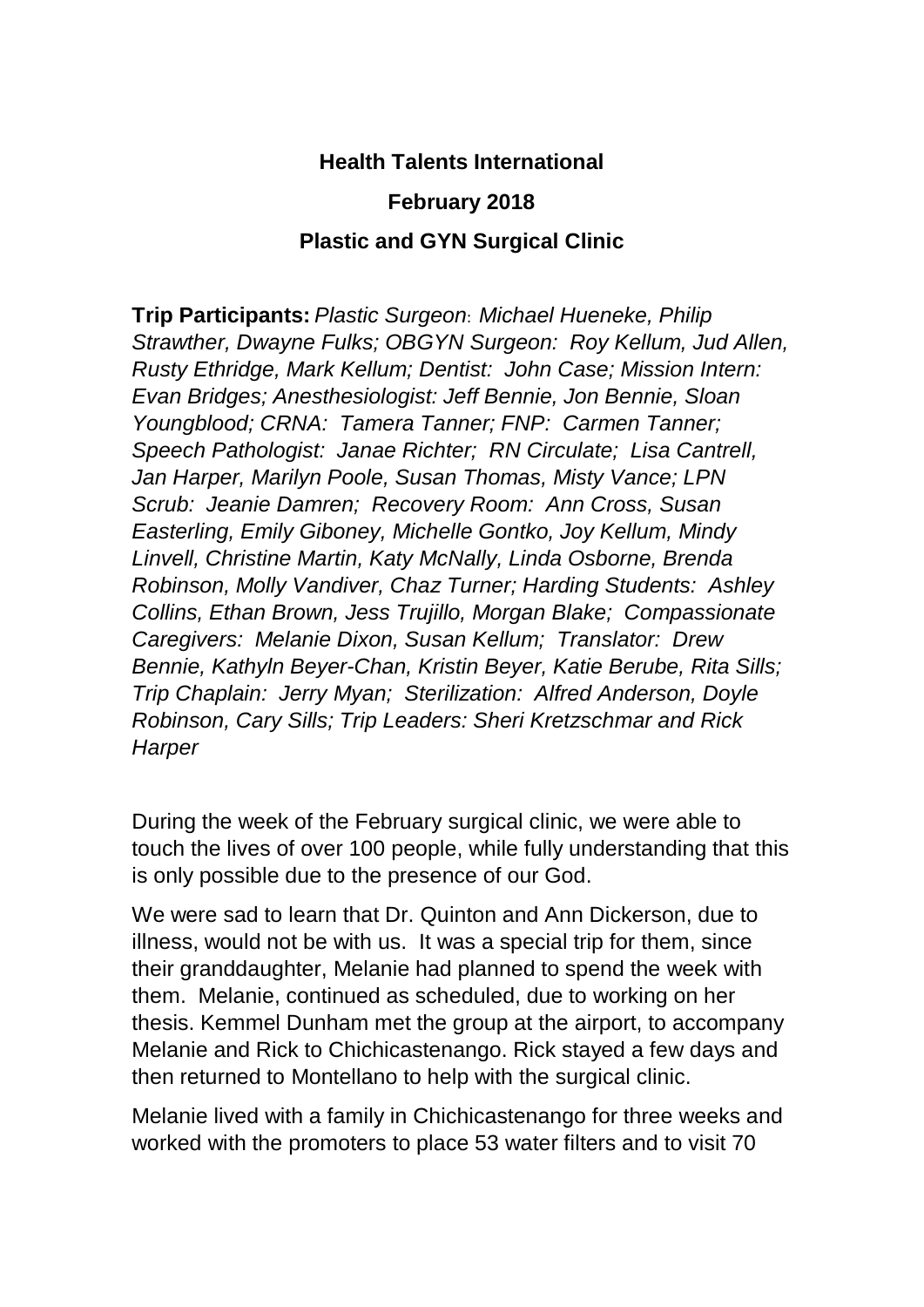families in their homes. Thank you, Melanie for your work and good luck on your thesis.

Sunday was a great "warm-up" day to get our skates rolling. We worshipped with the Montellano Church of Christ, had a short meeting with Dr. Walter and donated a few units of blood to have in case of an emergency. Soon, the patients began to roll out of surgery and we were thankful that there was no need to utilize any of the blood.

Linda filled the head-nurse role, while Molly, Chaz and Brenda worked the post-op area.

The majority of the group have served in the past but there were some "rookies" which is always an encouragement. Our four Harding Nursing students were Ashley, Ethan, Jess and Morgan. Susan E. and Katy McNally were students last year and returned this week, as RNs. Congratulations, Katy and Susan!

Jerry served as our chaplain and shared many good thoughts with us during the week, while Dwayne and Sloan led our singing during nightly devotionals. On Wednesday night, we sang with our patients and Rick led us during that time. Dr. Case, who worked in the dental area, shared one night some of Paul's verses on "Hope." Nighty, we prayed for each patient by name……..while remembering how faithful God is and the power in prayer.

One evening, we had a quick threat of no water. Many thanks to the rapid actions of the Guatemalan staff to get that corrected quickly.

Janae, who is a Speech Pathologist, met with many of the babies and parents to offer them help. Many children who are born with cleft-lips and cleft-palates have trouble with pronunciation so she was able to offer them suggestions with those problems.

Ann, Jane and Jess kept things running during the night shift. Nights can be difficult after surgery for the patients due to pain and not having family with them. We never want to forget what a blessing that the night shift staff are to patients.

At different times during the week, you could find Susan K. and her crew of pill-counters in the cafeteria. This is something that many people do not put a lot of value in but it is necessary to continue the work of the medical mobile clinics. There is work for everyone to do!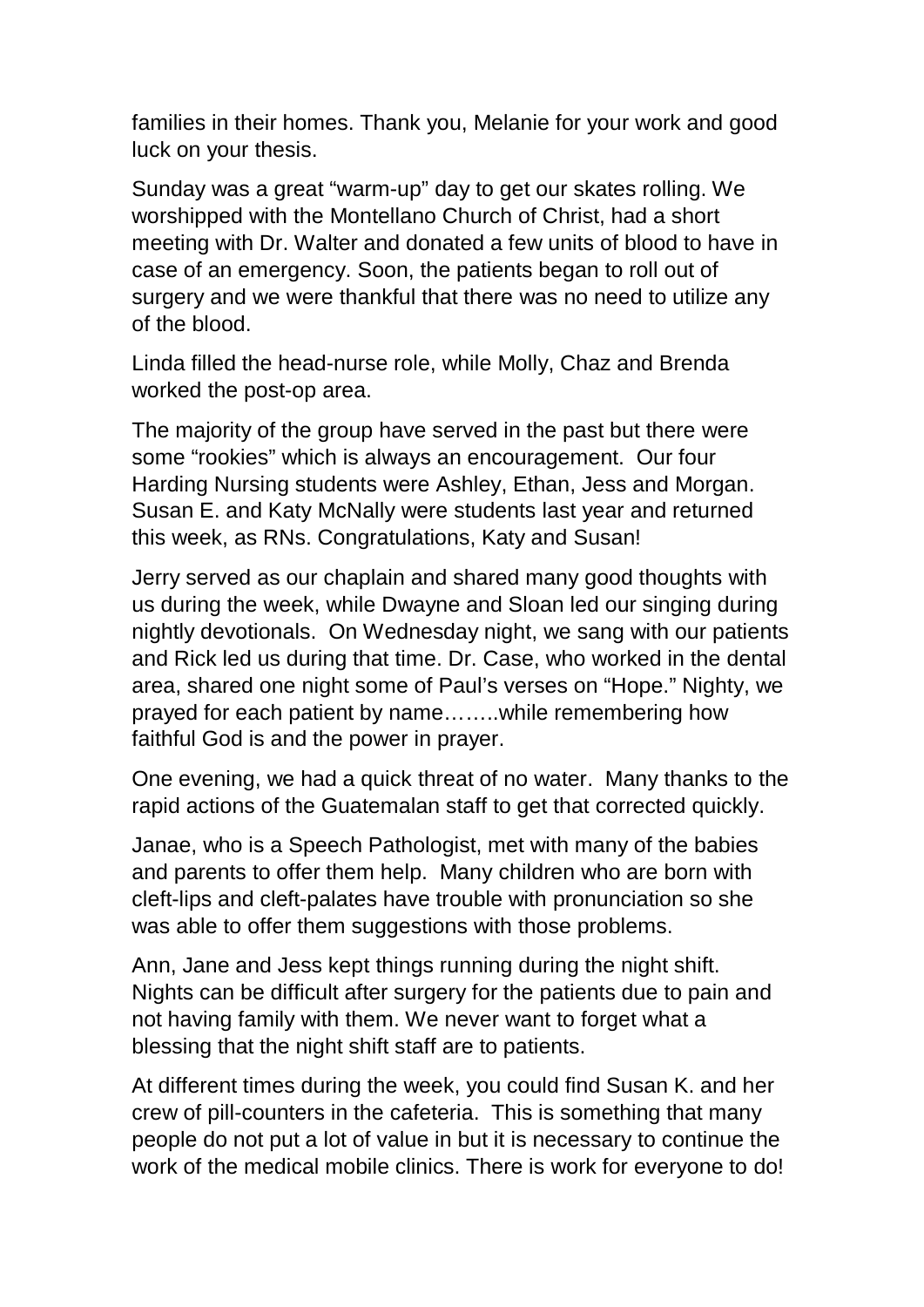As always, there are patients who touch us in a special way. This week, we had the opportunity to meet Esperanza, who is only thirtynine years old.

Esperanza has suffered a great deal this last year. While having a seizure, she fell into a fire and was severely burned. It was an event that caused her life, to never be the same. Philip, Michael and Dwayne realize that this is going to be a multi-step process but first, they wanted to give her more mobility of her neck area by removing some of the scar tissue. As she waited for her surgery, Susan T. sat and held her hand so she did not have to wait alone.

Susan E. is pictured below, helping Esperanza with her dinner in the evening. It is almost impossible for Esperanza to chew so Susan helps her with a syringe of a high protein pudding.



We look forward to seeing Esperanza at a future clinic and seeing her progress. The name Esperanza, means "hope" in English. We pray that our actions have given some hope to this kind lady.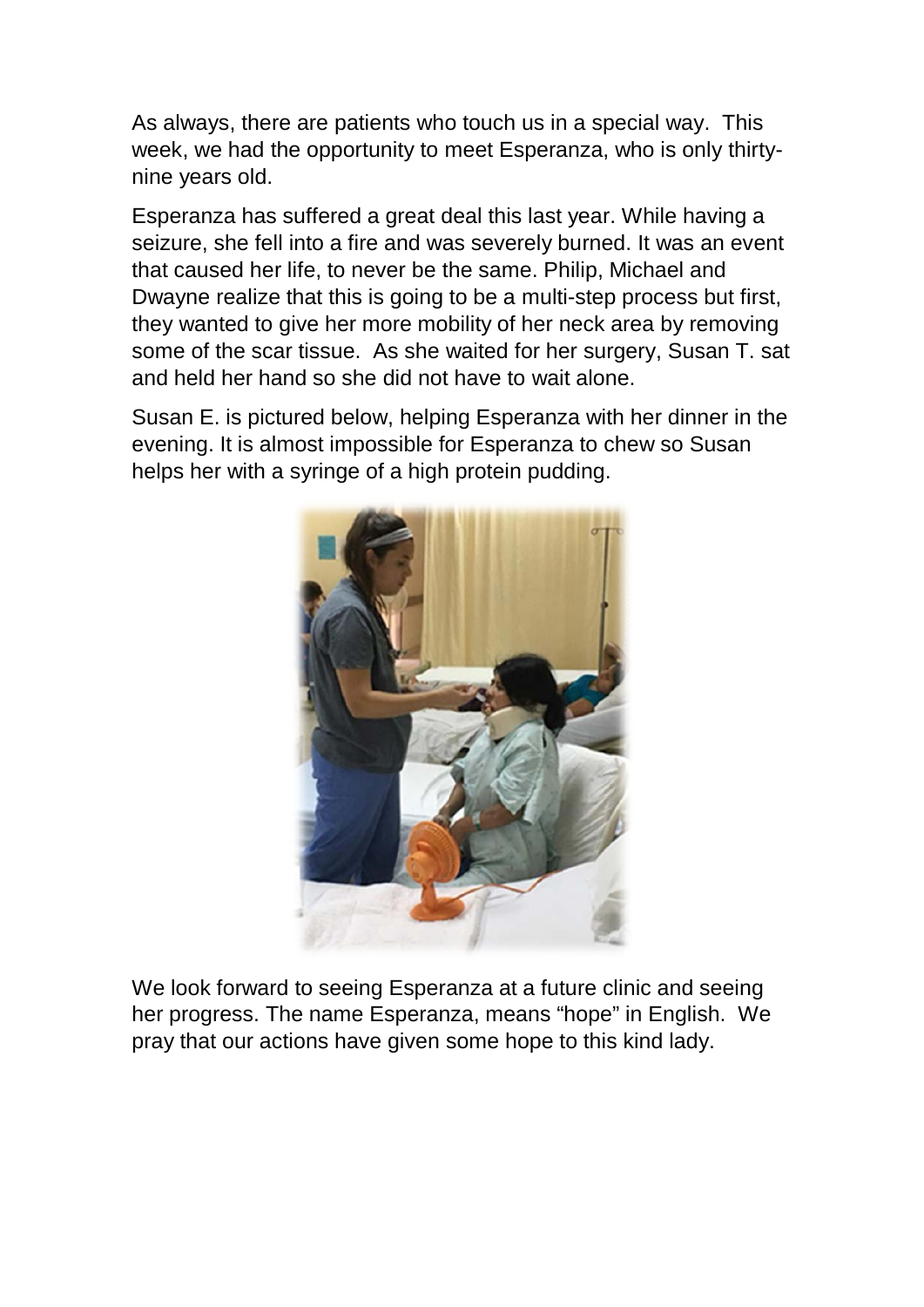Ethan, one of our nursing students, shown spending time with Jefry who had broken his nose during a motorcycle accident.



A group of recovery room nurses.



The Harding Students with Jerry.